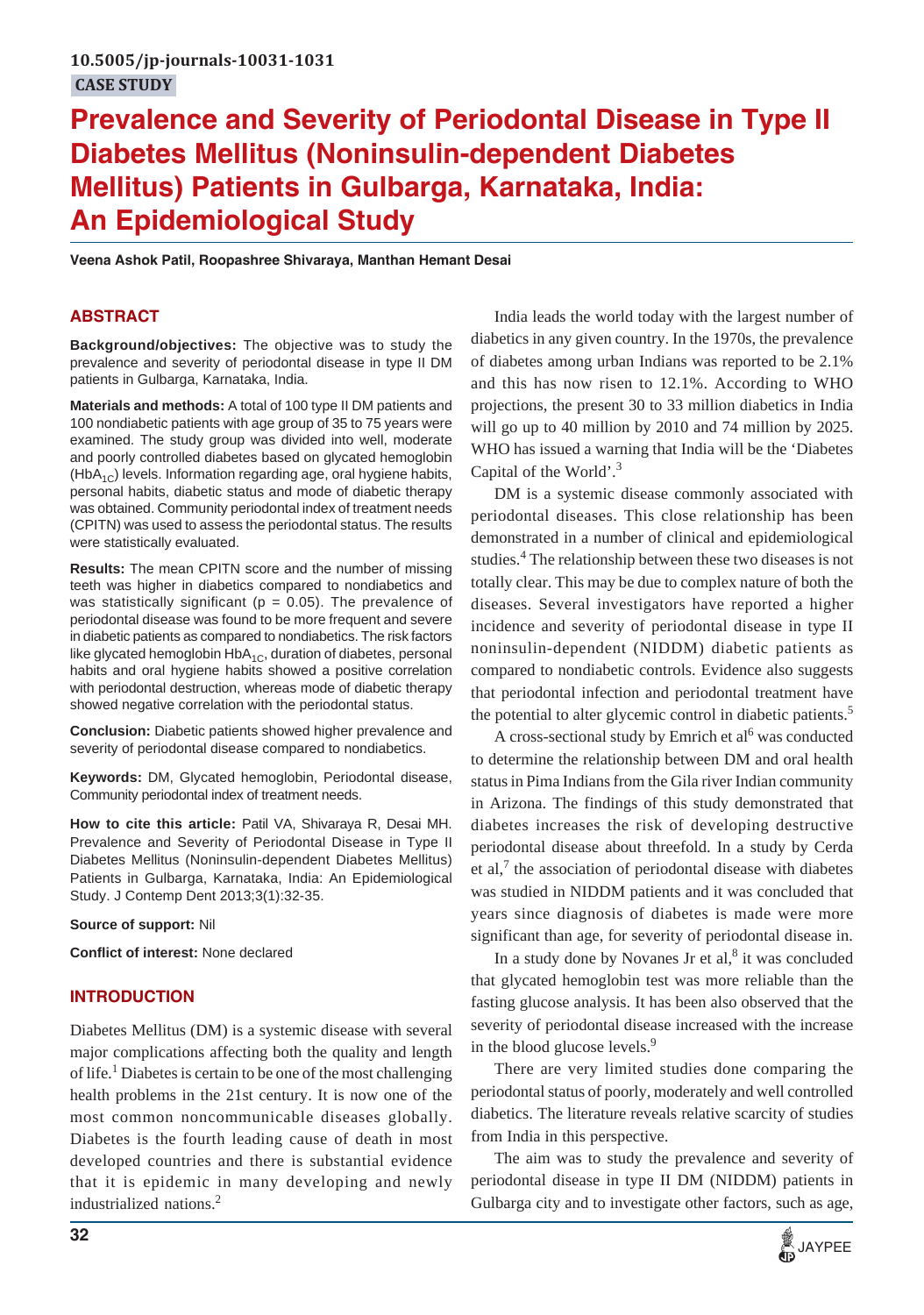sex, oral hygiene habits, personal habits, duration of diabetes, mode of diabetic therapy, glycated hemoglobin as contributory risk elements for periodontal disease.

## **MATERIALS AND METHODS**

A cross-sectional case controlled study was designed. Patients were divided in to two groups—diabetics (NIDDM) and nondiabetics. Hundred (43 females and 57 males) type II DM (NIDDM) patients, aged between 35 and 75 years, visiting Dr Rudrawadi's Hospital, Gulbarga, Karnataka, India, formed the study group. Control group consisted of 100 (54 females and 46 males) patients, age and sex matched nondiabetic patients from the same hospital.

Patients within the age of 35 to 75 years (mean age: 53.012  $\pm$  9.70) with at least 20 teeth present were included in the study. Patients with type I insulin-dependent DM (IDDM), history of rheumatic heart problems requiring prophylactic antibiotics, pregnant and lactating females were excluded from the study.

Diabetic patients based on the glycated hemoglobin (HbA<sub>1C</sub>) values were divided as follows:<sup>10</sup>

- 1.  $>7.0\% \rightarrow$  Well controlled diabetics (35 patients)
- 2.  $7.0-8.0\% \rightarrow$  Moderately controlled diabetics (35 patients)
- 3.  $>8.0\%$   $\rightarrow$  Poorly or uncontrolled diabetics (30 patients) Informed written consent was obtained from all the

participants. All relevant information regarding the age, oral hygiene aids used, frequency of tooth brushing and personal habits were obtained from the patients. The  $HbA_{1C}$  values, duration of diabetes  $(<5$  years, 6-10 years, >10 years) and the mode of diabetic therapy (oral hypoglycemic drugs, combination of oral hypoglycemic drug and insulin, diet restriction, combination of oral hypoglycemic drugs and physical exercise) were obtained from the hospital records. Type II DM (NIDDM) patients were selected in the study,



**Graph 1:** Mean CPITN scores of diabetic and nondiabetic males (UL: Upper left; UA: Upper anterior; UR: Upper right; LL: Lower left, LA: Lower anterior; LR: Lower right

as it is the most common form of diabetes observed in any population (85-90%), when compared to type I diabtese mellitus (IDDM) which accounts for 10 to 15% of all diabetic cases.<sup>11</sup>

Clinical examination was done with CPITN probe (Hu-Friedy, Chicago, IL, USA). Community periodontal index for treatment needs (CPITN) was recorded for the study and control group. The teeth examined were 17, 16, 11, 26, 27, 37, 36, 31, 46, 47 (FDI notation). Although 10 index teeth were examined, one relating to each sextant was made. When both or one of the designated molar teeth was present, the worst finding from these tooth surfaces was recorded for the sextant. If no index teeth were present in a sextant qualifying for examination, all the remaining teeth in that sextant were examined. If no, teeth were present in the sextant then it was coded as  $M$ .<sup>12</sup>

## **STATISTICAL ANALYSIS**

Statistical analysis was done using SPSS 10.0 statistical software. Statistical test employed for the obtained data in our study were Student's t-test, ANOVA, tukey's test, Kruskal-Wallis nonparametric test, odds ratio and multiple regression analysis.

## **RESULTS**

Periodontal examination was carried out using CPITN probe and sextant was compared as this would avoid under emphasis/over emphasis (Graphs 1 and 2). Periodontal status of upper right sextant in nondiabetic and diabetic males was  $1.609 \pm 0.954$  and  $2.919 \pm 0.788$  respectively and in nondiabetic and diabetic females was  $1.444 \pm 1.076$  and  $2.755 \pm 0.735$  respectively. Periodontal status of upper anterior teeth in nondiabetic and diabetic males was  $1.283 \pm 0.779$  and  $2.793 \pm 0.786$  respectively and in



**Graph 2:** Mean CPITN scores of diabetic and nondiabetic females (UL: Upper left; UA: Upper anterior; UR: Upper right; LL: Lower left; LR: Lower anterior; LR: Lower right)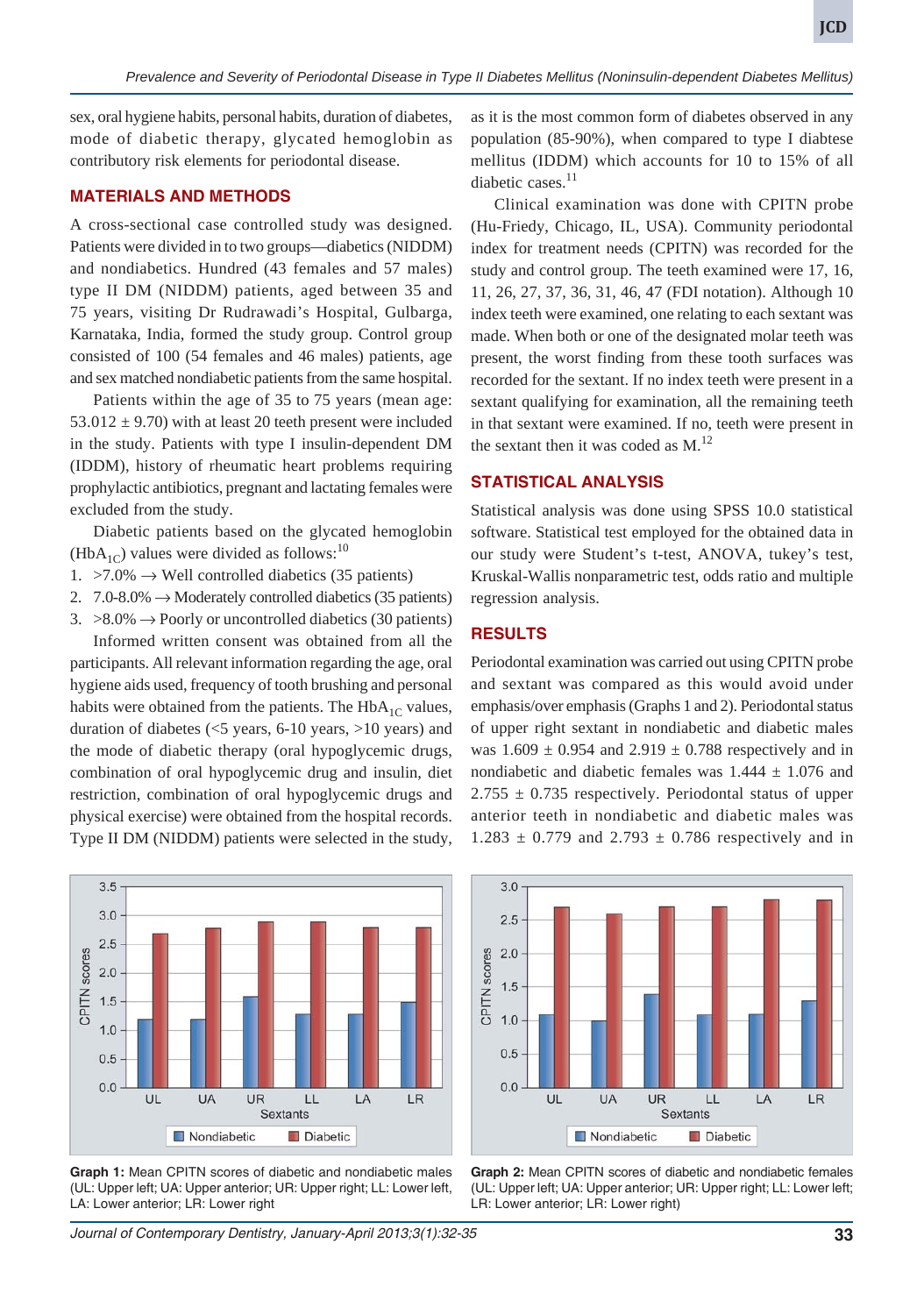non-diabetic and diabetic females was  $1.000 \pm 0.869$  and  $2.612 \pm 0.762$  respectively. Periodontal status of upper left sextant in nondiabetic and diabetic males was  $1.261 \pm 0.953$ and  $2.794 \pm 0.788$  respectively and in nondiabetic and diabetic females was  $1.185 \pm 0.779$  and  $2.761 \pm 0.742$ respectively. Periodontal status of lower right sextant in nondiabetic and diabetic males was  $1.543 \pm 1.005$  and  $2.843 \pm 1.005$ 0.763 respectively and in nondiabetic and diabetic females was  $1.241 \pm 0.823$  and  $2.786 \pm 0.798$  respectively. Periodontal status of lower anterior teeth in nondiabetic and diabetic males was  $1.356 \pm 0.957$  and  $2.820 \pm 0.769$ respectively and in nondiabetic and diabetic females was  $1.130 \pm 0.933$  and  $2.855 \pm 0.777$  respectively. Periodontal status of lower left sextant in nondiabetic and diabetic males was  $1.356 \pm 0.933$  and  $2.861 \pm 0.753$  respectively and in nondiabetic and diabetic females was  $1.185 \pm 0.826$  and  $2.771 \pm 0.767$  respectively. It was found that periodontal status was statistically significant among nondiabetic and diabetic males and females ( $p = 0.05$ ).

Well-controlled diabetics had missing teeth in 33 sextants (4.03%) moderately controlled had missing teeth in 57 sextants (7.1%) and poorly controlled diabetics had missing teeth in 69 sextants (8.3%). The nondiabetics showed only 2 (0.3%) sextants with missing teeth.

Most of the patients, i.e. 51 had diabetes duration of  $\leq$  years and their CPITN score was 2.658  $\pm$  0.635.<sup>12</sup> patients had diabetes duration of 6 to 10 years and their CPITN score was  $2.940 \pm 0.562$ . Thirty-seven patients had diabetes duration of  $>10$  years and their CPITN score was 3.000  $\pm$ 0.576. It was also observed that the duration of diabetes increased, the severity of periodontal disease increased (Graph 3). As the HbA<sub>1C</sub> increases, the severity of periodontal disease increases (Graph 4).

According to the multiple regression analysis, the risk factors like  $HbA_{1C}$ , duration of diabetes, personal habits and oral hygiene habits showed a positive correlation with

periodontal destruction, whereas mode of diabetic therapy showed negative correlation.

The odds ratio of a diabetic showing periodontal destruction as compared to nondiabetics was 1.97, 2.10 and 2.42 in well, moderate and poorly controlled diabetics respectively. When males and females were analyzed separately, the odds ratio was 1.86, 1.92 and 2.29 in well, moderate and poorly controlled diabetic males, and 2.11, 2.31 and 2.56 in well, moderate and poorly controlled diabetic females respectively.

#### **DISCUSSION**

Relationship of diabetes and oral tissues is very complex and is intriguing. In the last few decades, epidemiological studies have been conducted to understand the association between diabetes and oral tissues. Periodontitis has been referred to as the sixth complication of diabetes. $^{13}$ 

Extensive review of literature reveals that the earliest study on type II DM (NIDDM) was done in by Cohen et  $al<sup>14</sup>$ on the association between diabetes and periodontal disease in females. Later on, many studies were conducted which showed varying results.

The CPITN index was used for the assessment of periodontal health status in accordance with various studies by Bacic et al and Bakhshandeh et al.<sup>15</sup> The risk elements like age, oral hygiene aids used, frequency of brushing,  $HbA_{1C}$  and duration of diabetes were assessed in our study similar to those used by various authors. $16,17$ 

In our study, 88.88% of the diabetic patients brushed only once a day, only 10.87% brushed twice a day, when compared to 22% nondiabetics who brushed twice a day and majority of the patients in both groups used toothbrush and toothpaste.

The mode of diabetic therapy included in the study was oral hypoglycemic drugs, combination of oral hypoglycemic



**Graph 3:** Mean CPITN scores against diabetes duration **Graph 4:** CPITN scores with HbA<sub>1C</sub>